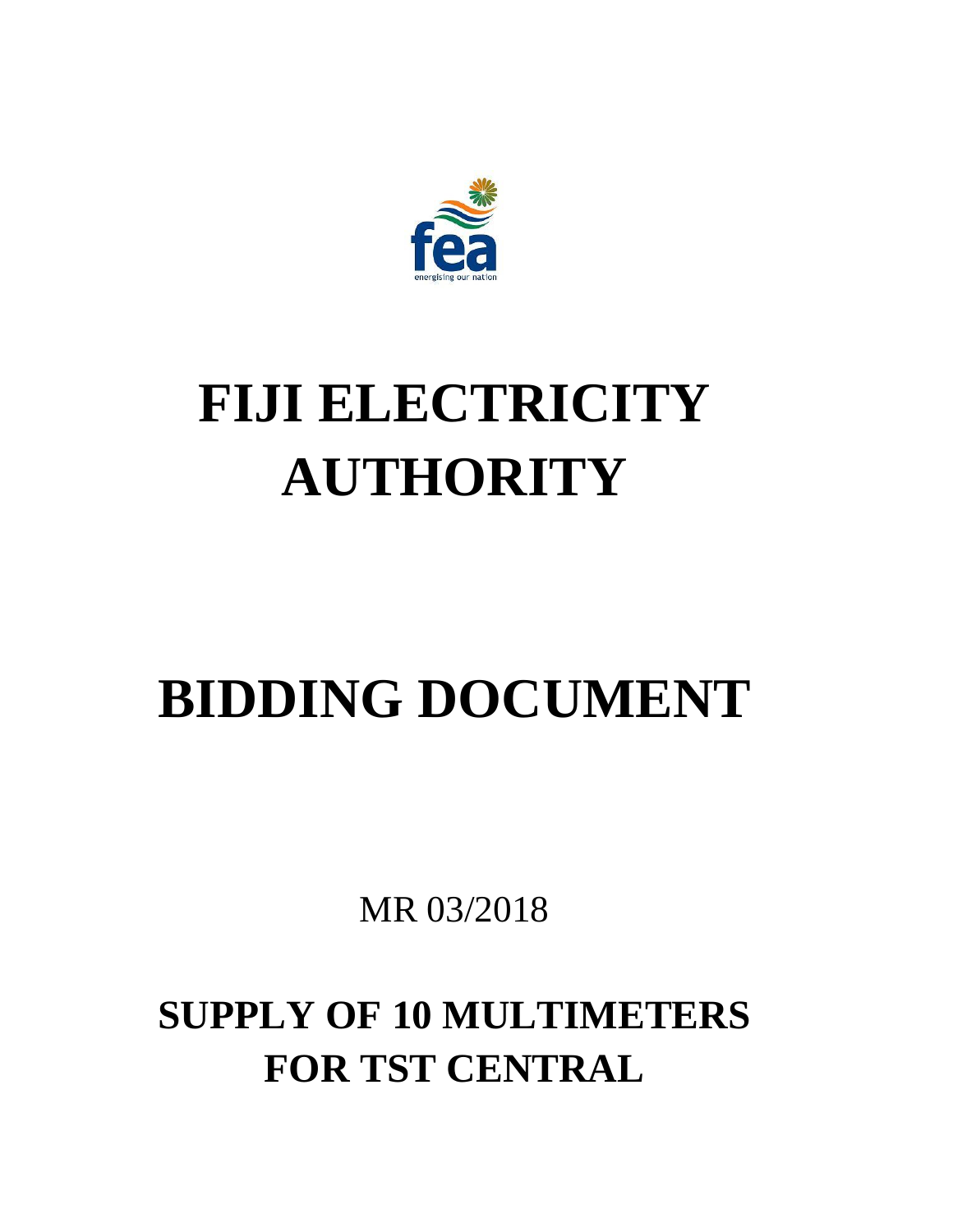## **PURPOSE AND DESCRIPTIONOF THE TENDER**

This tender is to purchase quality, durable and reliable multimeter/clamp meter for the Technical Support Team (TST) in the Central Division. The bidder's proposal shall address all specification and provide sufficient information and supporting documentation in order to determine compliance. The supplier is to supply each unit complete with all recommended accessories as stated in the particulars in the specifications below. Therefore, FEA is looking to purchase 10 units of the offered multimeter/clamp meter.

#### **1. Technical Evaluation**

The table below is to be filled by the bidders and sent back as part of tender submission.

| <b>General</b>                                                                   | <b>Bidder Compliance/Comment</b> |
|----------------------------------------------------------------------------------|----------------------------------|
| Detachable digital display reads<br>$\bullet$<br>measurements up to 30 feet away |                                  |
| iFlex flexible current probe included, 18-<br>inch circumference                 |                                  |
| 2500 A ac current measurement with iFlex                                         |                                  |
| 1000 A ac and dc current measurement with<br>fixed jaw                           |                                  |
| 1000 V ac and dc voltage measurement                                             |                                  |
| True-rms ac voltage and current                                                  |                                  |
| Frequency measurement to 500 Hz                                                  |                                  |
| 60 k $\Omega$ resistance measurement                                             |                                  |
| Min/Max/Avg and inrush recording<br>$\bullet$                                    |                                  |
| CAT IV 600 V, CAT III 1000 V safety rating                                       |                                  |
| TL75 Test Leads supplied                                                         |                                  |
| TP920 Test Probe Adapter set also supplied<br>$\bullet$                          |                                  |
| Soft carrying case supplied                                                      |                                  |
| Multimeter pamphlet/brochure                                                     |                                  |

| Electrical Specification - AC Current via Jaw         | <b>Bidder Compliance/Comment</b> |
|-------------------------------------------------------|----------------------------------|
| Range: 999.9A<br>$\bullet$                            |                                  |
| Resolution: 0.1A<br>$\bullet$                         |                                  |
| Accuracy: $2\% \pm 5$ digits (10-100 Hz)<br>$\bullet$ |                                  |
| Crest Factor (50/60Hz):<br>$\bullet$                  |                                  |
| 3 @ 500 A<br>2.5 @ 600 A<br>1.42 @ 1000 A             |                                  |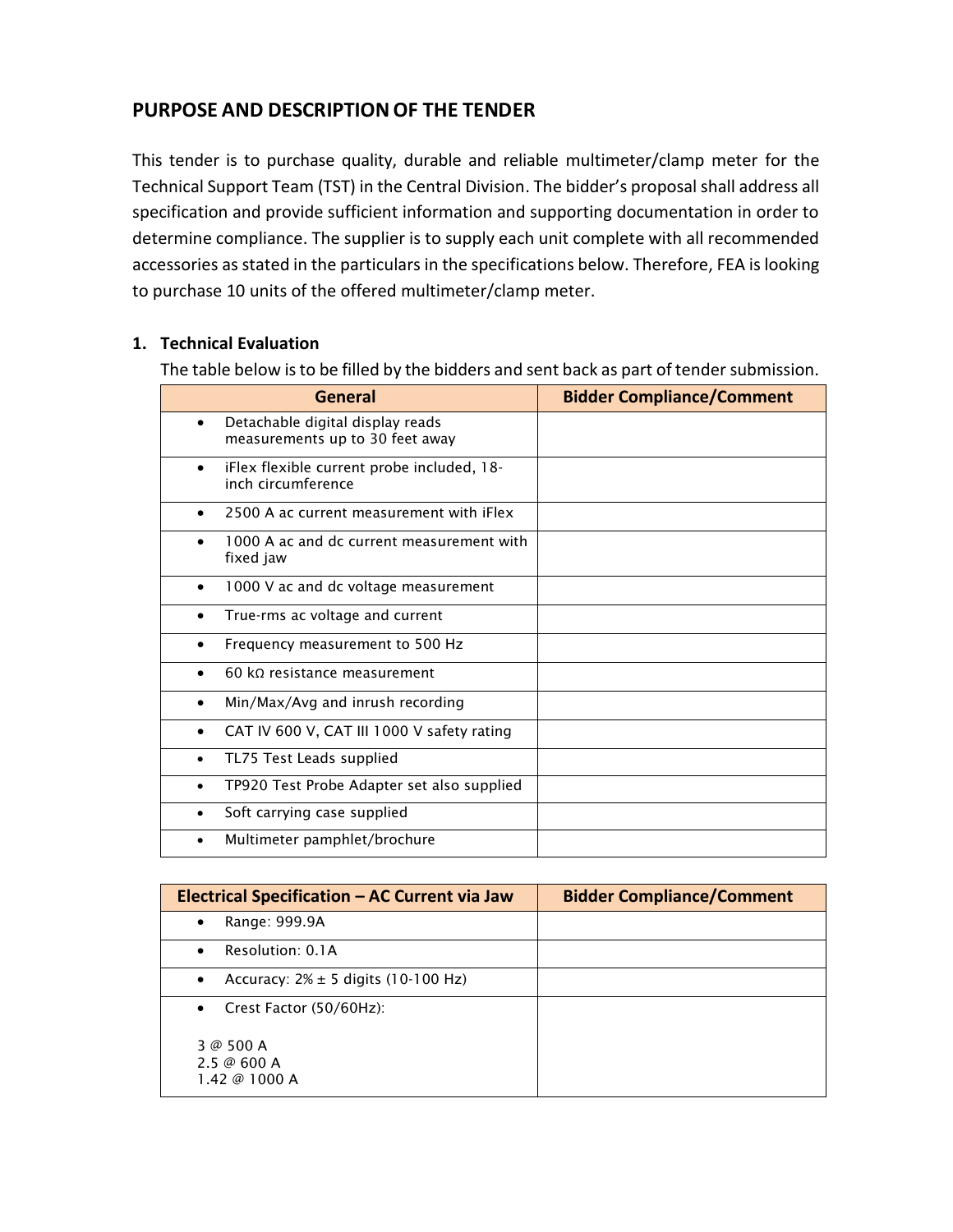| Electrical Specification - AC Current via         | <b>Bidder Compliance/Comment</b> |
|---------------------------------------------------|----------------------------------|
| <b>Flexible Current Probe</b>                     |                                  |
| Range: 999.9A / 2500A (45Hz - 500Hz)<br>$\bullet$ |                                  |
| Resolution: 0.1A / 1A<br>$\bullet$                |                                  |
| Accuracy: $3\% \pm 5$ digits<br>$\bullet$         |                                  |
| Crest Factor (50/60Hz):<br>$\bullet$              |                                  |
| 3 @ 1100 A<br>2.5 @ 1400 A<br>1.42 @ 2500 A       |                                  |

| <b>DC Current</b>              | <b>Bidder Compliance/Comment</b> |
|--------------------------------|----------------------------------|
| Range: 999.9A<br>$\bullet$     |                                  |
| Resolution: 0.1A<br>$\bullet$  |                                  |
| • Accuracy: $2\% \pm 5$ digits |                                  |

| <b>AC Voltage</b>                             | <b>Bidder Compliance/Comment</b> |
|-----------------------------------------------|----------------------------------|
| Range: 600V / 1000V<br>$\bullet$              |                                  |
| • Resolution: $0.1 V / 1 V$                   |                                  |
| • Accuracy: $1.5% \pm 5$ digits (20 - 500 Hz) |                                  |

| <b>Frequency via Jaw</b>                                                           | <b>Bidder Compliance/Comment</b> |
|------------------------------------------------------------------------------------|----------------------------------|
| Range: 5.0 - 500.0 Hz<br>$\bullet$                                                 |                                  |
| Resolution: 0.1 Hz<br>$\bullet$                                                    |                                  |
| Accuracy: $0.5% \pm 5$ digits<br>$\bullet$                                         |                                  |
| Trigger Level:<br>$\bullet$                                                        |                                  |
| $5 - 10$ Hz, $\ge 10$ A<br>$10 - 100$ Hz, $\geq 5$ A<br>$100 - 500$ Hz, $\ge 10$ A |                                  |

| <b>Frequency via Flexible Current Probe</b>                             | <b>Bidder Compliance/Comment</b> |
|-------------------------------------------------------------------------|----------------------------------|
| Range: 5.0 - 500.0 Hz<br>$\bullet$                                      |                                  |
| Resolution: 0.1 Hz                                                      |                                  |
| Accuracy: $0.5% \pm 5$ digits<br>$\bullet$                              |                                  |
| Trigger Level:<br>$\bullet$                                             |                                  |
| 5 to 20 Hz, $\ge$ 25 A<br>20 to 100 Hz, ≥ 20 A<br>100 to 500 Hz, ≥ 25 A |                                  |

| <b>Resistance</b>                             | <b>Bidder Compliance/Comment</b> |
|-----------------------------------------------|----------------------------------|
| Range: 600 Ω/6 kΩ/60 kΩ<br>$\bullet$          |                                  |
| • Resolution: 0.1 $\Omega/1 \Omega/10 \Omega$ |                                  |
| Accuracy: $1\% \pm 5$ digits<br>$\bullet$     |                                  |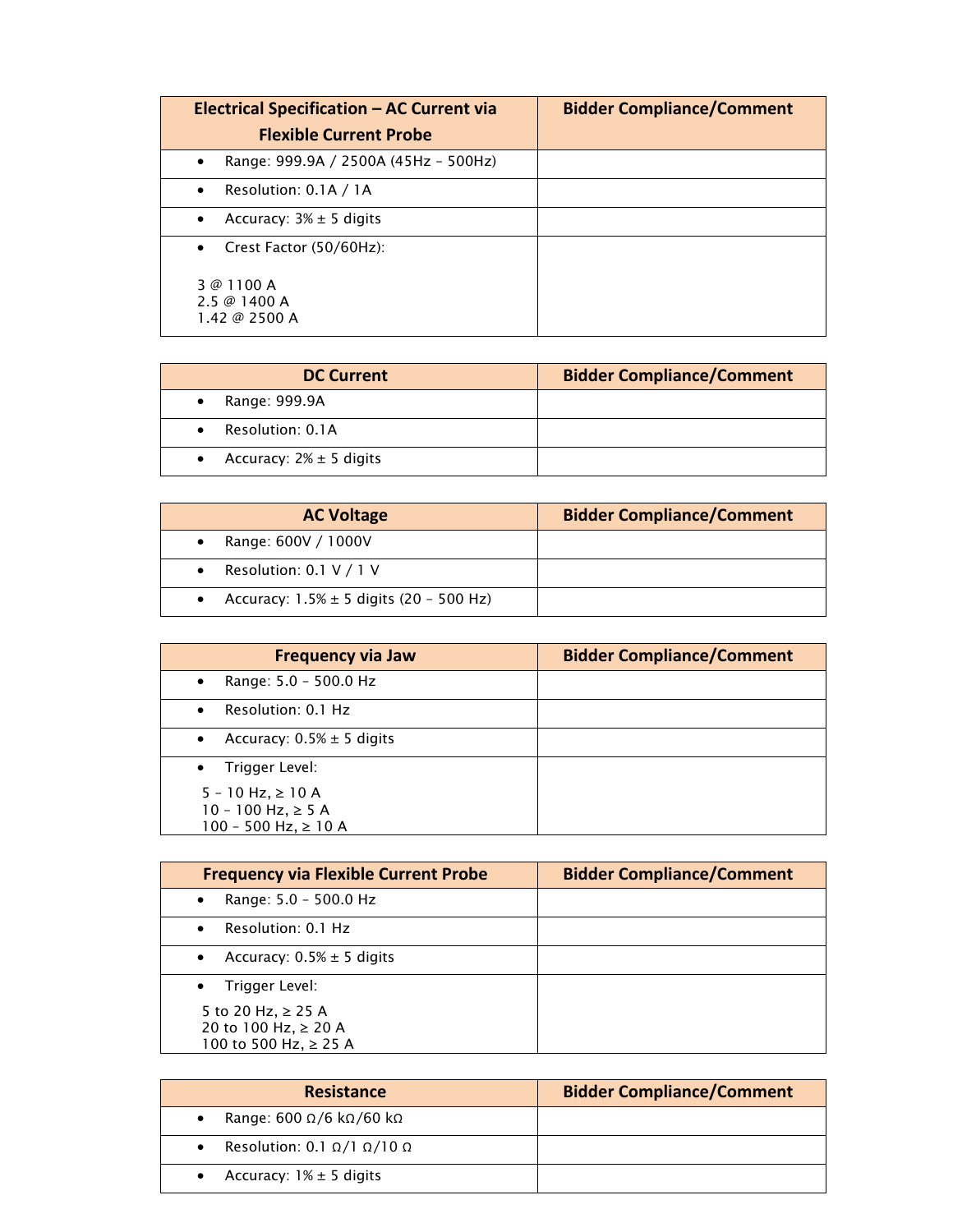| <b>Mechanical Specifications</b>                                             | <b>Bidder Compliance/Comment</b> |
|------------------------------------------------------------------------------|----------------------------------|
| Weight: not to exceed 400g                                                   |                                  |
| Jaw Opening: 34mm                                                            |                                  |
| Flexible current probe cable length (head to<br>electronics connector): 1.8m |                                  |

| <b>Environmental Specifications</b>                                | <b>Bidder Compliance/Comment</b> |
|--------------------------------------------------------------------|----------------------------------|
| Operating Temperature: -10°C to +50°C                              |                                  |
| Storage Temperature: -40°C to +60°C<br>$\bullet$                   |                                  |
| Operating Humidity:                                                |                                  |
| Non condensing $(< 10^{\circ}C)$                                   |                                  |
| $\leq$ 90% RH (at 10°C to 30°C)                                    |                                  |
| $\leq$ 75% RH (at 30°C to 40°C)                                    |                                  |
| $\leq$ 45% RH (at 40°C to 50°C)                                    |                                  |
| (Without Condensation)                                             |                                  |
| Operating and storage altitude: minimum<br>1000 meters             |                                  |
| Wireless Frequency for display: 2.4GHz ISM<br>$\bullet$<br>Band 10 |                                  |

#### **2. Warranty**

The bidder is to also state warranty details and submit in their tender submission.

| <b>Particulars</b> | <b>Bidder Compliance/Comment</b> |
|--------------------|----------------------------------|
| At least 3 years   |                                  |

#### **3. Standard and Conformance**

The multimeter/clamp meter is to comply with the following standards:

- IEC/EN 61010-1:2001
- CAT III 1000V
- CAT IV 600V
- ANSI/ISA S82.02.01:2004
- IEC 61010-2-032 for Double Insulation Clearance
- IEC 61010-1 for Double Insulation Creepage

| <b>Particulars</b>                                                    | <b>Bidder Compliance/Comment</b> |
|-----------------------------------------------------------------------|----------------------------------|
| Conformance of product to standard as<br>specified in tender document | Yes/No                           |

#### **4. Financial Evaluation**

The table below is to be filled and submitted as part of the bidder's tender submission. The prices shall be stated in the Fijian Currency inclusive of all taxes and delivered to FEA Kinoya Depot. FEA shall pay the bidder the FJD VIP price for purchase of the item. All freight and logistics are to be handled and cleared by the bidder at no additional cost to FEA.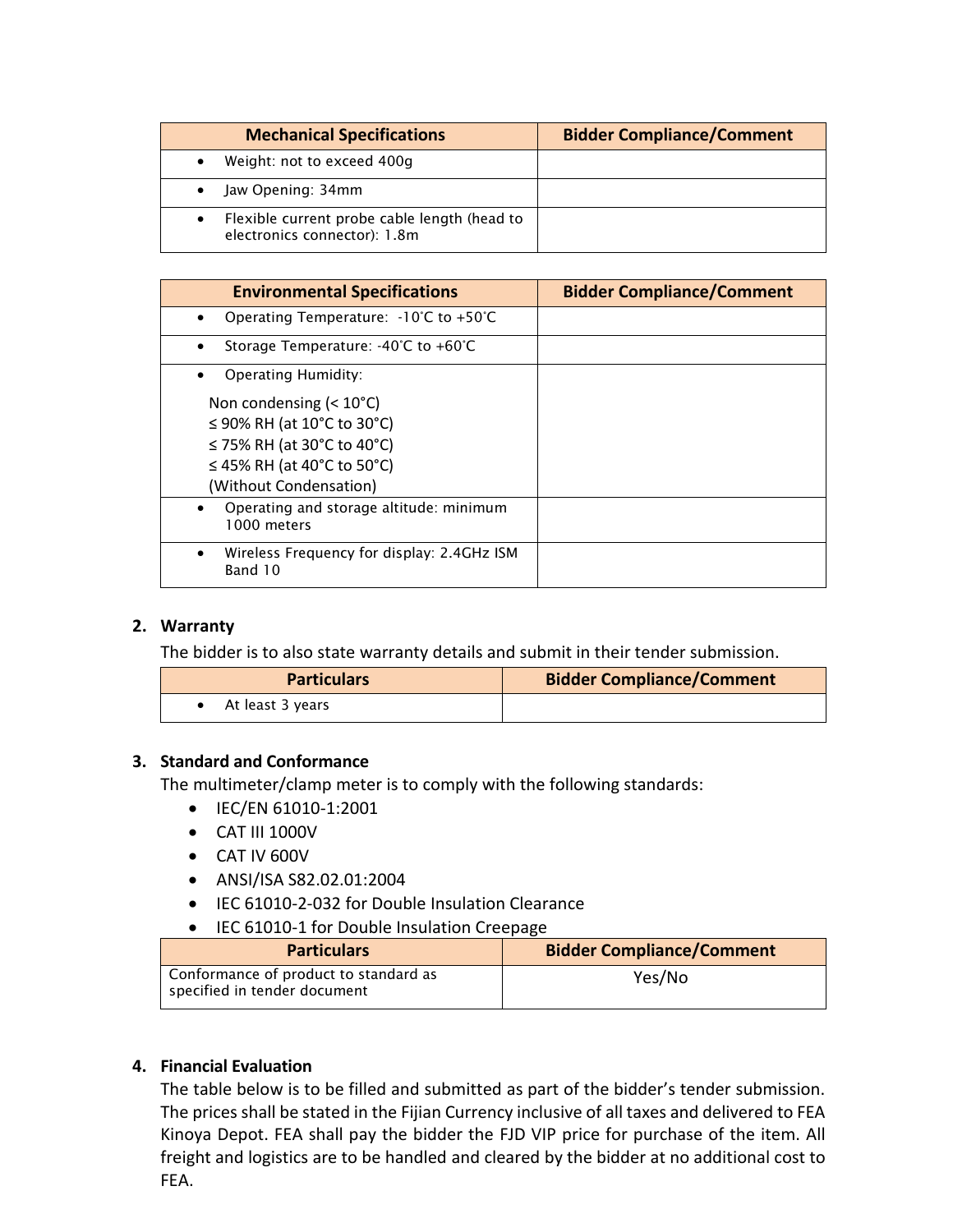The first table is for the lump sum price for the 10 units required. The second table is for per unit price if FEA decides to purchase additional units.

| Item                                                                | <b>Quantity</b> | FJD (VIP) for total<br>package delivery to FEA<br><b>Kinoya Depot</b> |
|---------------------------------------------------------------------|-----------------|-----------------------------------------------------------------------|
| Multimeter/ clamp meter<br>with TL75 and TP920 Test<br>Leads/Probes | 10              |                                                                       |

| Item                                                                | <b>Quantity</b> | FJD (VIP) for per unit cost<br>including delivery to FEA<br><b>Kinoya Depot</b> |
|---------------------------------------------------------------------|-----------------|---------------------------------------------------------------------------------|
| Multimeter/ clamp meter<br>with TL75 and TP920 Test<br>Leads/Probes |                 |                                                                                 |

#### **4. Bidder Details**

The Bidder shall provide all the necessary information specified in the tables below:

|   | <b>Particulars</b>        | <b>Bidder Response</b> |
|---|---------------------------|------------------------|
|   | Name of Company/Bidder    |                        |
|   | Address of Company/Bidder |                        |
|   | <b>Telephone Contact</b>  |                        |
| Δ | Email                     |                        |
|   | Mobile No                 |                        |

#### **6. Delivery**

The bidder is to state the estimated time of delivery from issue of purchase order. Maximum allowable delivery time to be 6 weeks.

#### 7. **Price Validity**

The prices must be valid for a minimum of 3 months from date of close of tender. In exceptional circumstances, FEA may solicit the Bidder's consent to an extension of the period of validity. The request and the responses thereto shall be made in writing.